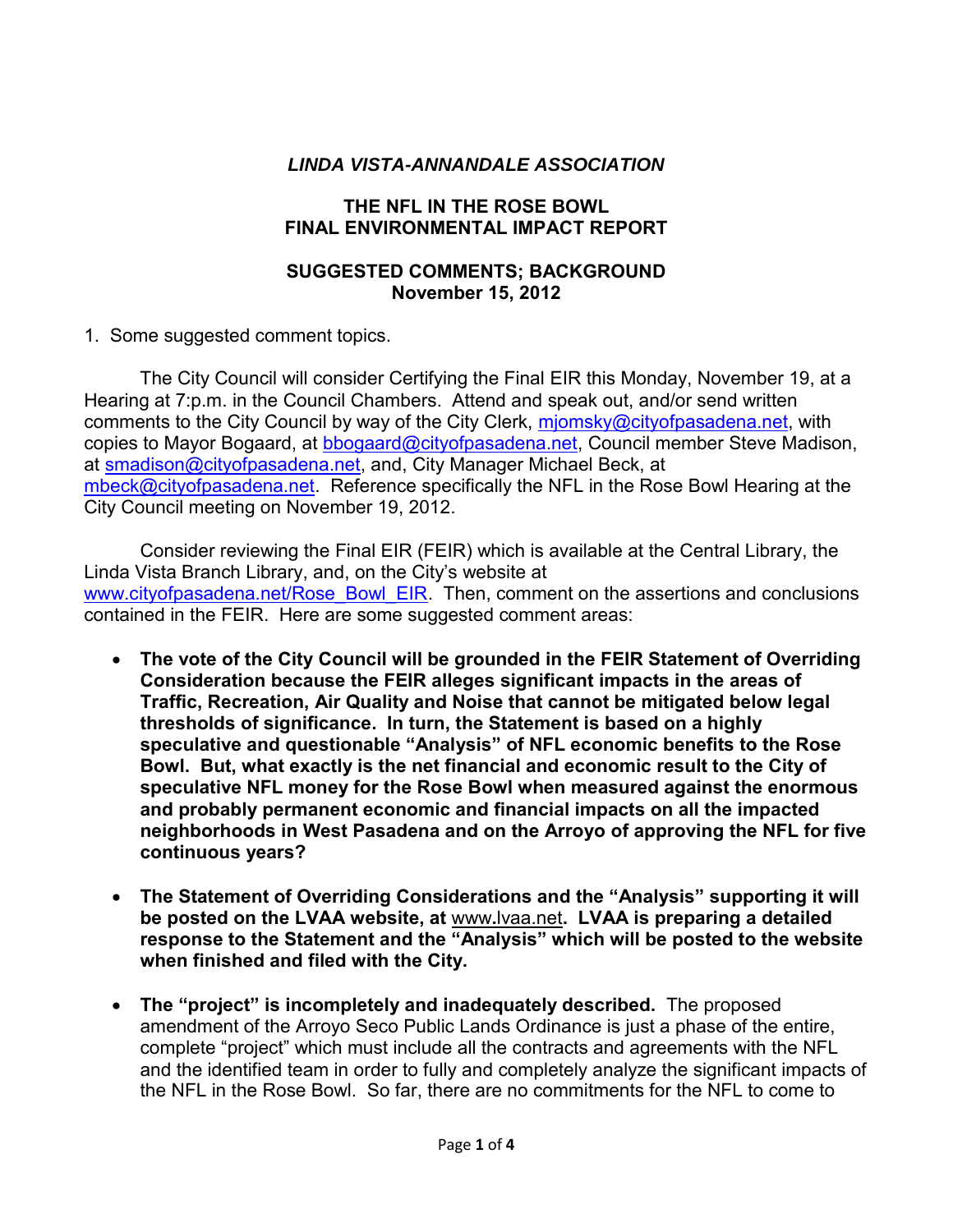Los Angeles, let alone any commitments or contracts for the NFL in the Rose Bowl. Without the NFL Pasadena "deal", how can the City Council fully consider the NFLspecific significant impacts to neighborhoods and the Central Arroyo, and, NFL-specific economic "benefits" to the City when measured against economic impacts and harm to the City and West Pasadena?

- **Five years for an NFL team at the Rose Bowl is nearly "permanent."** The significant impacts, on an individual and cumulative basis, will accumulate nearly to the same level as a "permanent:" team, previously rejected on a city-wide basis by the people of Pasadena. The Central Arroyo and West Pasadena neighborhoods more than likely will never be the same after 5 years. Consider the endless and intense traffic and air quality impacts, just for starters.
- **What is the "tipping point" from intensification of Central Arroyo use?** What are the significant impacts from the enormous intensification of use of the Central Arroyo proposed in the FEIR, including physical degradation of the Central Arroyo from 6-7 months each year of continuous Football, including NFL, games, and, also, impacts on the Historic Resources in the Central Arroyo? (Note: the FEIR fails to analyze Historic Resources in the Central and Lower Arroyo.) How about physical degradation of the trees, plants and wildlife in the entire Arroyo? How about the trails and similar assets? How about all the resources previously spent on improving and trying to restore the Central Arroyo? Who or what, will restore the Central Arroyo when the NFL leaves, and at what cost? Who or what will pay for restoration?
- **NFL "Fans" are different and worse than any other "fans" at the Rose Bowl and in the Central Arroyo.** Why doesn't the FEIR just require that the Oakland Raiders will not be permitted as the NFL team for the Rose Bowl? The FEIR should limit alcohol consumption in the Central Arroyo and the Stadium with the same limits as UCLA. The FEIR should include a detailed written Police and Security Plan to control NFL fan behavior outside the stadium in connection with tailgating, and, inside the stadium. The FEIR should ban entry into the Central Arroyo on NFL game days for any NFL "fans" without game tickets.
- **The recreational asset that is the Central Arroyo is unique and distinctive and the loss of recreational opportunities in the Central Arroyo and the entire Arroyo cannot be "made up" or equaled elsewhere. Exactly where, and how, are all the Central Arroyo recreational users going to be relocated and their loss of use otherwise mitigated?** As identified and discussed in the Urban Land Institute (ULI) Report (available on LVAA's website), the Central Arroyo is a recreational asset on the order of New York City's Central Park, and it should be carefully managed and restored for the public benefit, not further degraded.

**2.** What is an Environmental Impact Report (EIR) under the California Environmental Quality Act (CEQA)?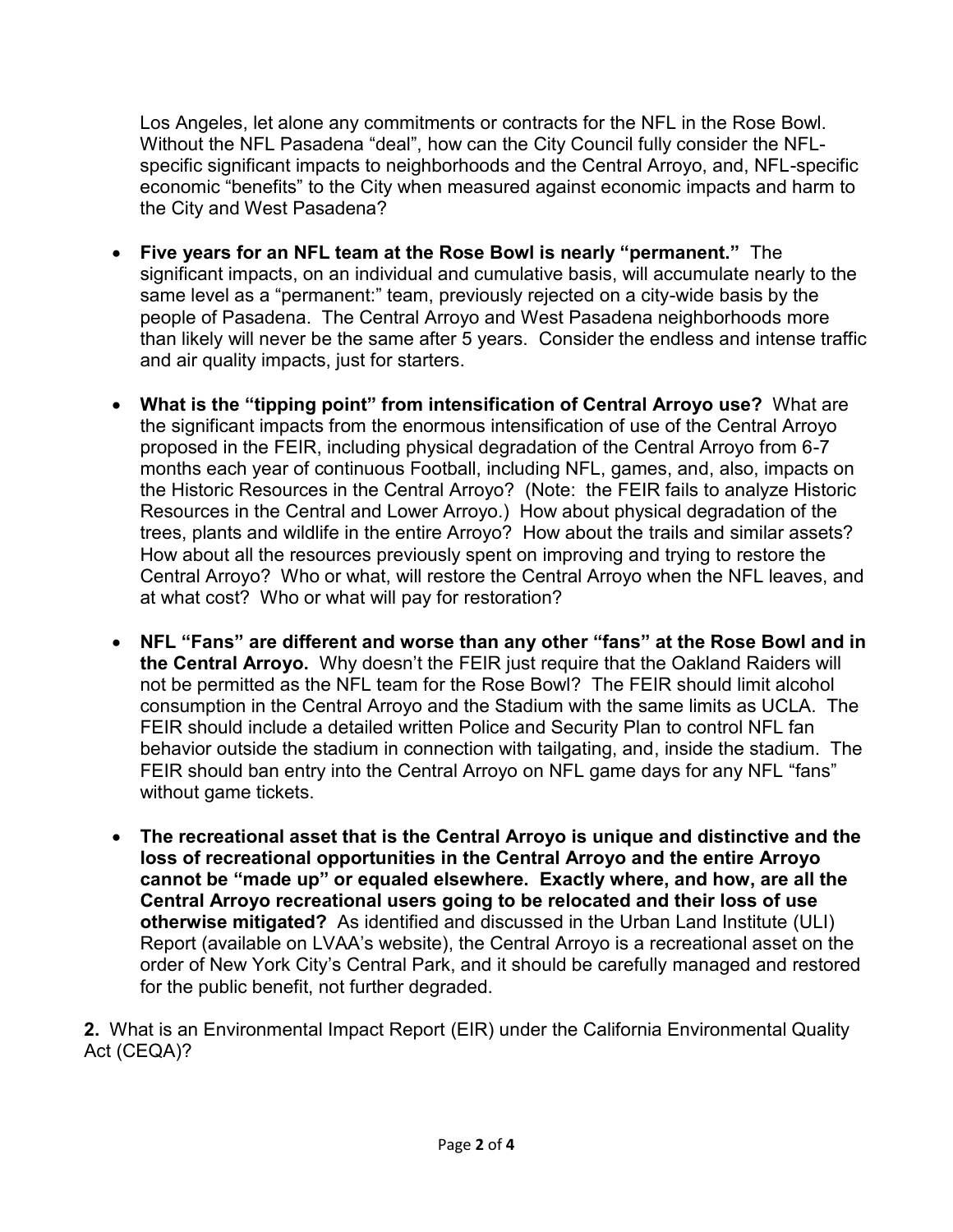The purpose of an EIR is to inform governmental decision makers (i.e., the Pasadena City Council) **and the public** about the potentially significant environmental impacts of a proposed activity (the proposed "project"); identify ways that environmental damage as a result of the project can be avoided or significantly reduced; prevent significant avoidable environmental damage by requiring changes to a project through the use of alternatives or mitigation measures when the decision maker finds the changes to be feasible; and, disclose to the public why the decision maker went ahead and approved a project even if significant environmental effects will result.

 An EIR is prepared by a lead agency which ultimately decides whether to approve, change or disapprove a proposed project. The lead agency for the proposed NFL in the Rose Bowl project is the City of Pasadena.

 An EIR must be prepared with a sufficient degree of analysis to provide a decision maker with information enabling it to make a decision which intelligently takes account of environmental consequences. An EIR must be legally "Adequate", which means that: information provided in an EIR must synthesize pertinent environmental and planning information; information provided must be factual, adequate and complete; and, rather than "perfection", courts look for adequacy, completeness, and a good faith effort at full disclosure.

 The environmental review process includes a Draft EIR, which is circulated for public comment, and, a Final EIR, which includes the Draft EIR, comments received during public review, and responses to comments.

In the case of the "NFL in the Rose Bowl" proposed project, the "project" is defined in the FEIR as follows: amending the Arroyo Seco Public Lands Ordinance to increase the number of "Displacement" or major events (defined in the FEIR as attendance over 20,000) from the current 12 annually to 25 annually. The Project Description also includes a general and minimum "Description" of "NFL events", but there are NO existing contracts with the NFL, including a lease, a franchise commitment agreement, or financing agreement(s) from which to determine specific environmental impacts to the Central Arroyo or neighborhoods and, the net economic benefit, if any, to the City of Pasadena from NFL games at the Rose Bowl for 5 years or some other time period.

 An EIR is required to describe a range of "reasonable Alternatives" to the proposed project that could feasibly avoid or lessen significant environmental impacts while meeting basic project objectives. In the case of the "NFL in the Rose Bowl", the project objectives are: first, generate revenue to fund City "services" and offset the costs associated with the Rose Bowl renovation project; promote economic development in the project area and greater Pasadena through increased event activity and tourism; conserve resources and avoid environmental impacts by utilizing existing infrastructure and parking facilities; and, "utilize the existing parking supply and establish a parking management plan to distribute parking consistent with arrival and departure directions to efficiently disperse project traffic, facilitate access to and from the site, and reduce traffic in the immediate vicinity to minimize potential pedestrian/vehicular conflicts."